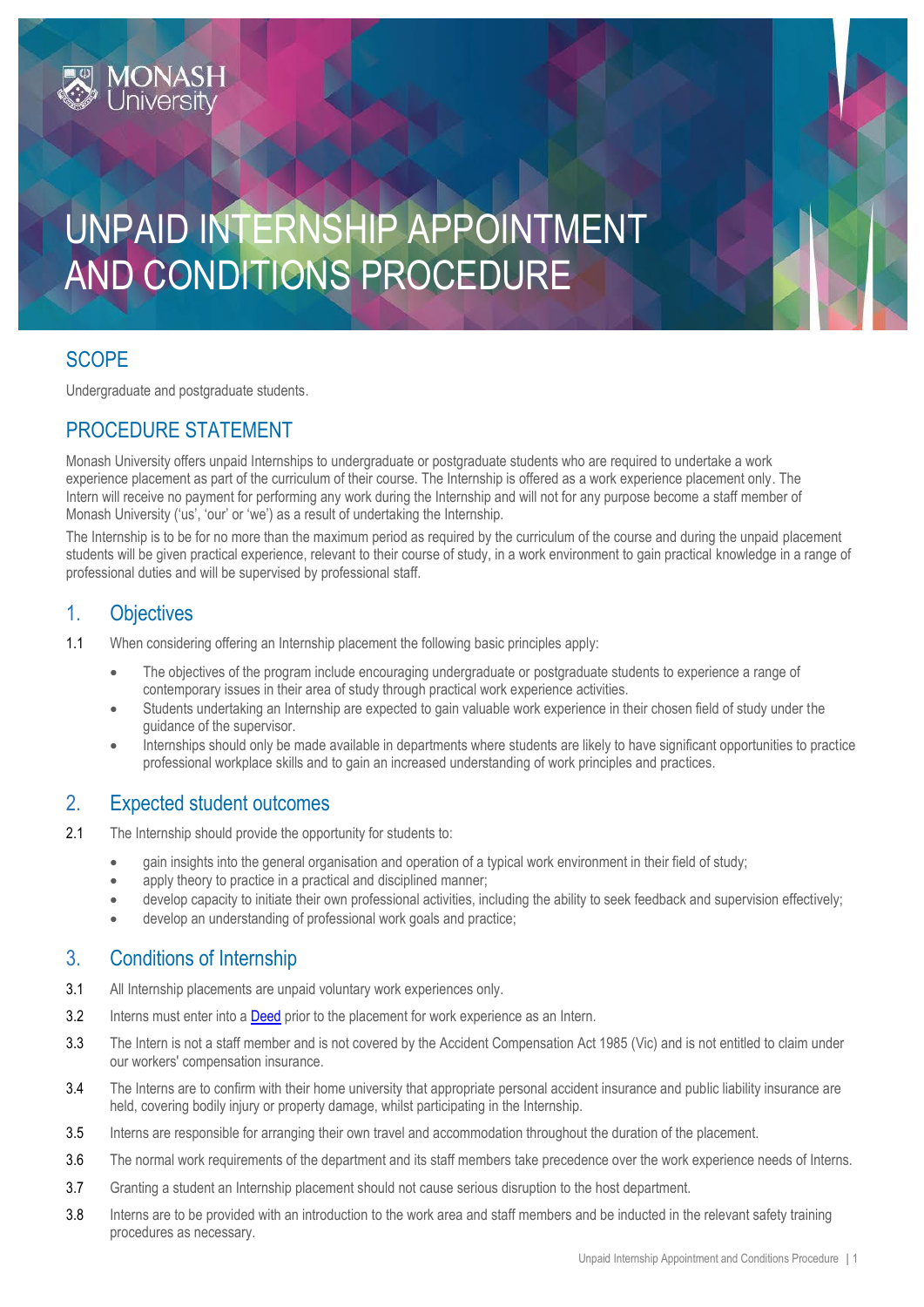### 4. Applications and approvals

- 4.1 Students should submit a covering letter and resume outlining their areas of interest, work experiences and accomplishments together with a statement of the experience they hope to gain from the placement, with details of the course requirements leading to the Internship as well as details of subjects already completed.
- 4.2 Students are to provide a copy of their home university's public liability and personal accident insurance indemnity.
- 4.3 Heads of Departments or Administrative Units are responsible for obtaining the Dean or Divisional Director's prior approval to host the student and select the area that best suits the students learning needs.
- 4.4 Deed of Internship to be signed by all parties
- 4.5 Prior to the commencement of the Internship all required documentation is to be signed by all relevant parties and lodged with us.

#### 5. Assessment

5.1 The supervisor is to complete any assessment report provided by the Intern for return to the home university.

#### 6. Responsibility

Dean or Divisional Director

6.1 Are responsible for approving the engagement of an undergraduate or postgraduate student as an Unpaid Voluntary Work Experience Intern and authorise the Deed of Internship.

Heads of Departments or Administrative Units

6.2 Are responsible for the overall direction, supervision and conduct of the Internship Program for their department or Unit, including nominating an appropriate supervisor to manage the day to day activities of the Intern.

**Supervisors** 

6.3 Are responsible for the day to day management of the activities and supervision of the Interns, including relevant safety training or procedures.

#### 7. Breach of procedure

7.1 We treat any breach of our policies or procedures seriously. We encourage reporting of concerns about non-compliance and manage compliance in accordance with the applicable Enterprise Agreement or contract terms.

#### **DEFINITIONS**

| Home university | The university at which the student is currently studying.                                   |
|-----------------|----------------------------------------------------------------------------------------------|
| Intern          | The student undertaking the unpaid voluntary work experience placement.                      |
| Internship      | Placement at Monash University for a nominated period for a student to gain work experience. |

#### **GOVERNANCE**

| Parent policy                       | <b>Recruitment and appointment</b>                                                      |
|-------------------------------------|-----------------------------------------------------------------------------------------|
| <b>Supporting schedules</b>         | N/A                                                                                     |
| Associated procedures               | N/A                                                                                     |
| Legislation mandating<br>compliance | N/A                                                                                     |
| Category                            | Human Resources                                                                         |
| Approval                            | Chief Human Resources Officer as delegate of the Chief Operating Officer - 15 July 2014 |
| Endorsement                         | Director, Workplace Relations - 15 July 2014                                            |